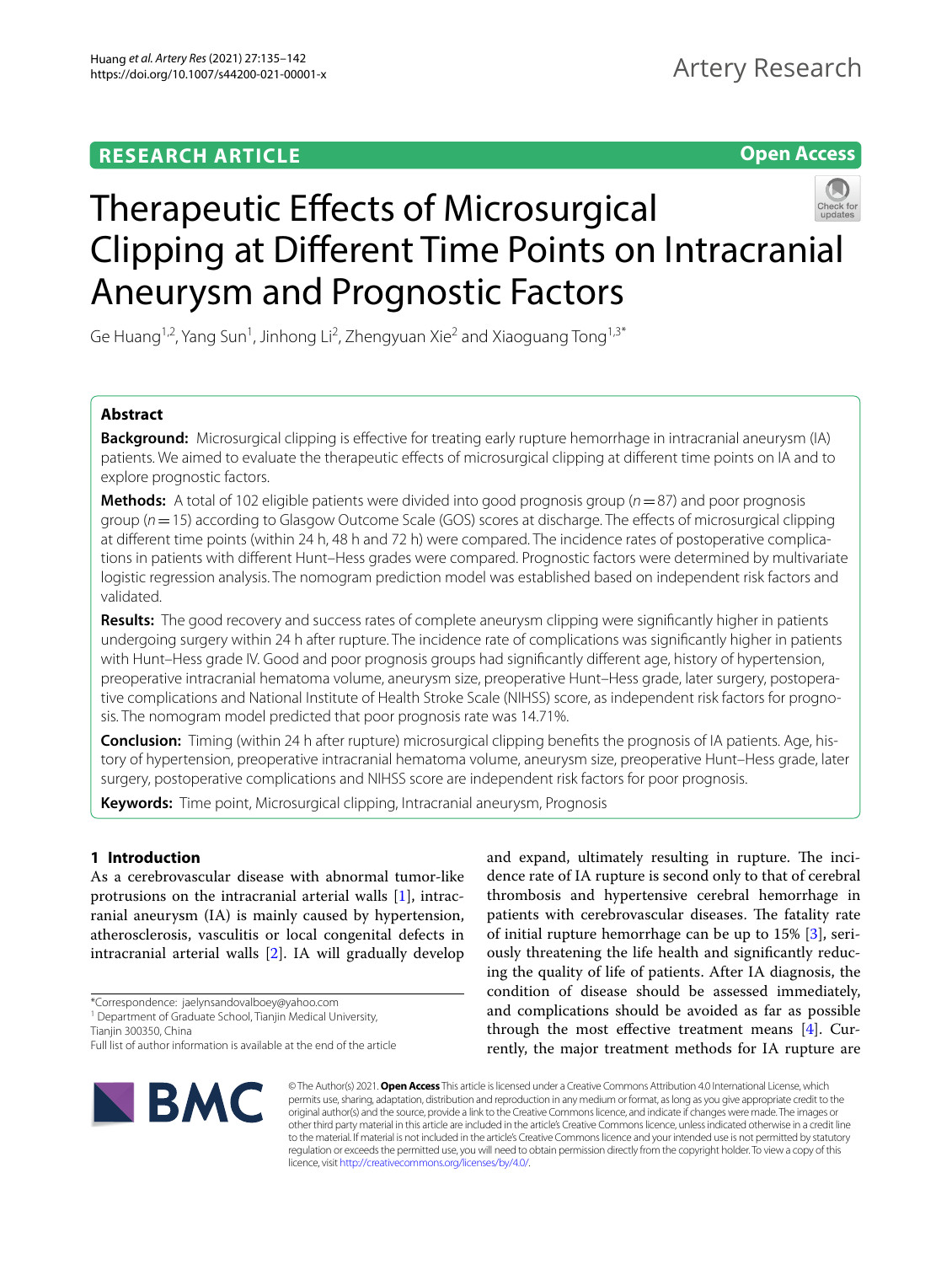endovascular interventional therapy and microsurgical treatment, and aneurysm clipping is the preferred method in the latter, which is also regarded as the golden standard for the treatment of IA [\[5\]](#page-6-4). Early surgery refers to surgery performed within 72 h after IA rupture, and it can eliminate intracranial hematoma promptly and lower the incidence and risk of re-bleeding [[6](#page-6-5)]. Microsurgical clipping is efective for treating early aneurysm rupture hemorrhage in IA patients, and the sooner it is performed after hemorrhage, the better the surgical efect will be, which can signifcantly reduce the incidence of postoperative complications, and produce a better prognosis [\[7\]](#page-6-6). In the present study, the efects of microsurgical clipping at diferent time points on IA were explored, and the infuencing factors for the prognosis were analyzed.

# **2 Materials and Methods**

# **2.1 General Data**

A total of 102 IA patients undergoing microsurgical clipping from January 2017 to January 2019 in our hospital were selected as the objects, including 49 males and 53 females aged 33–72 years old, with an average of  $(56.54 \pm 5.62)$  years old. All patients underwent aneurysm clipping within 72 h after IA rupture, including 21 cases within 24 h, 54 cases at 24–48 h, and 27 cases at 48–72 h. According to the postoperative treatment efect, the patients were divided into good prognosis group  $(n=87)$  and poor prognosis group  $(n=15)$ .

Inclusion criteria were as follows: (1) patients diagnosed with IA by digital subtract angiography (DSA), CT angiography (CTA) or/and magnetic resonance angiography (MRA); (2) those in preoperative Hunt– Hess grade I–IV. The Hunt–Hess grading system, which describes the severity of subarachnoid hemorrhage due to intracerebral aneurysm rupture, is utilized to predict survival in clinical practice. Grade I: Asymptomatic or mild headache and neck stifness; grade II: moderate to severe headache and neck stifness, without neurologic deficit except for cranial nerve palsy; grade III: drowsy, with mild neurologic deficit; grade IV: stuporous, moderate to severe hemiparesis, with the possibility of early decerebrate rigidity and vegetative disturbances; grade V: deep coma, decerebrate rigidity and moribund; (3) those undergoing microsurgical clipping in our hospital; (4) those with complete medical records.

Exclusion criteria were as follows: (1) patients aged > 75 years old; (2) those with red blood cell, infectious, mental or other neurological diseases; (3) those with severe insufficiency of the heart, lung, liver, kidney or spleen. Seven cases were excluded, including one patient older than 75 years, three patients sufering from red blood cell, infectious, mental or other neurological diseases, and another three patients suffering from severe insufficiency of the heart, lung, liver, kidney or spleen.

This study was approved by the Ethics Committee of our hospital, and the patients and their families signed the informed consent.

# **2.2 Surgical Methods**

All patients with IA underwent early surgery, namely microsurgical clipping within 72 h after aneurysm hemorrhage. The location of aneurysm was determined by CTA combined with DSA, the appropriate approach was selected, and the patient received general anesthesia with tracheal intubation in a supine position. If the patient had intracranial hypertension, mannitol was intravenously infused additionally. The lateral fissure cistern and the carotid cistern were dissected and separated under a microscope. The optic chiasm cistern was opened, and the cerebrospinal fuid was slowly released to fully expose the parent artery. Then, the aneurysmal neck was separated and clipped using appropriate clipping forceps, followed by wet dressing using papaverine cotton pads. During operation, the patient's blood pressure, blood gas and electrocardiogram were monitored.

# **2.3 Collection of Clinical Data**

The general data of all patients were collected through the electronic medical record system, including age, gender, body mass index (BMI), preoperative Hunt–Hess grade (I, II, III and IV), history of hypertension, preoperative intracranial hematoma volume, aneurysm size, timing of surgery, length of hospital stay, postoperative complications (cerebral vasospasm, aneurysm rupture, cerebral edema, cerebral infarction, intracranial infection, and severe pulmonary infection), and the National Institute of Health Stroke Scale (NIHSS) score upon admission to hospital.

## **2.4 Assessment of Surgical Treatment Outcomes**

The short-term prognosis of patients was assessed using the Glasgow Outcome Scale (GOS) score at discharge [\[8](#page-6-7)], as follows: 5 points (good recovery): the patient returned to normal life at discharge; 4 points (mild disability): the patient was disabled at discharge but could live independently; 3 points (severe disability): the patient was awake and disabled at discharge, and could act as instructed but needed daily care; 2 points (vegetative state): the patient could not interact with the outside world at discharge, and only had the least response; 1 point: death. 4–5 points indicate a good prognosis, while 1–3 points indicate a poor prognosis.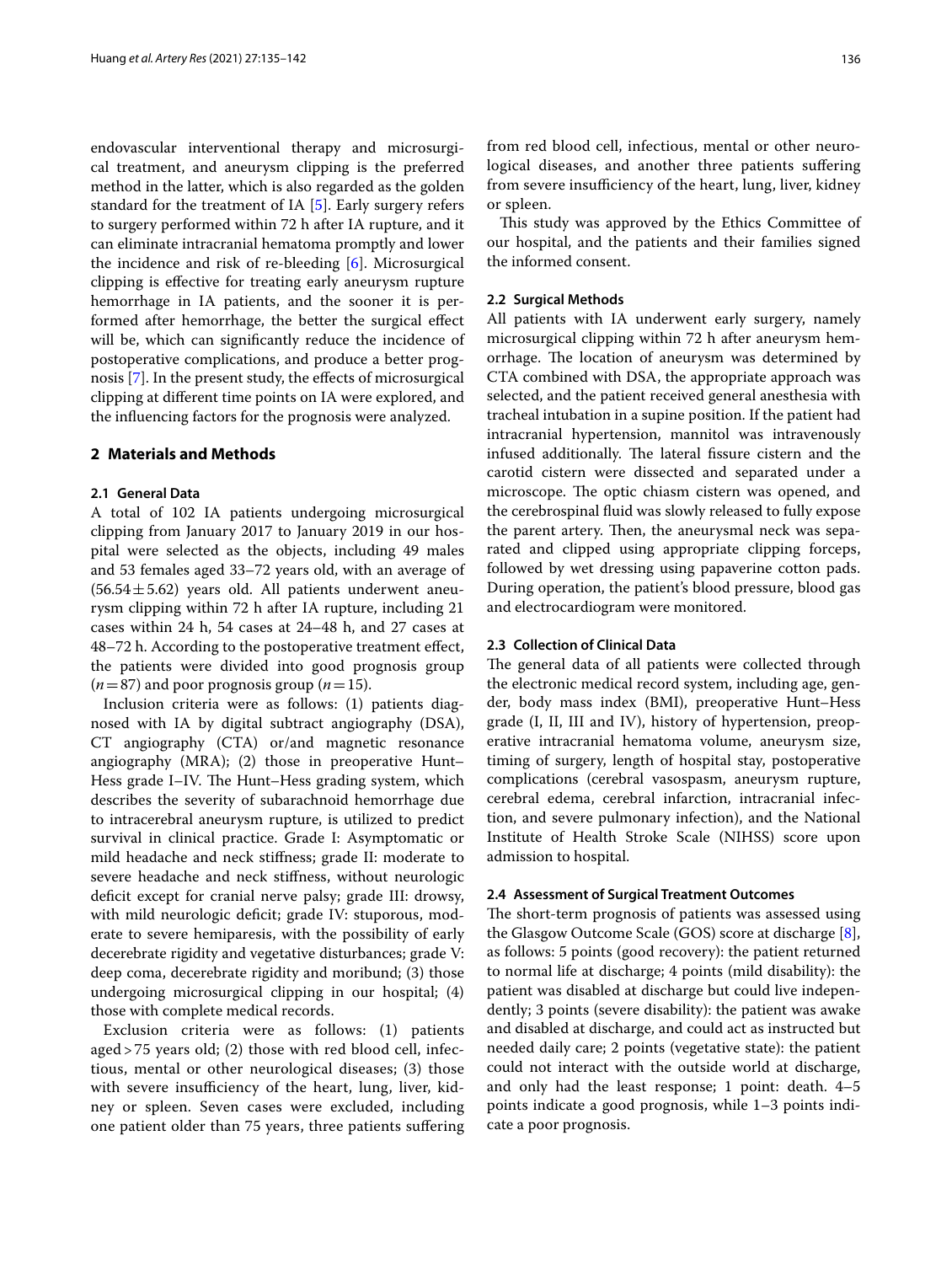The postoperative clipping status (complete clipping, most clipping, and partial clipping) was recorded.

### **2.5 Statistical Analysis**

SPSS 19.0 software was used for one-way analysis of variance of data. The  $t$  test and  $\chi^2$  test were performed to compare the differences between two groups. The factors afecting the prognosis of IA patients were explored through multivariable logistic regression analysis and the variables with statistically signifcant differences were assigned values. The nomogram prediction model was established using R software (R3.3.2) and rms software package. The discrimination of the model was evaluated using receiver operating characteristic (ROC) curves, and the area under the curve was calculated. Concordance index (*C*-index) ranges from 0.5 to 1, and the value closer to 1 indicates that the prediction result is closer to the truth. Bootstrap method was used for internal validation. The actual *C*-index was compared with the internally validated *C*-index, and the closer the diference is to 0, the better the conformance of the model. Besides, 80 patients undergoing microsurgical clipping from February 2019 to August

### <span id="page-2-0"></span>**Table 1** General data

2019 in our hospital were selected for external validation, and *C*-index was calculated to assess the accuracy of the model. The inclusion and exclusion criteria were the same as those in this study. *P* < 0.05 suggested statistically signifcant diference.

# **3 Results**

# **3.1 General Data**

According to the GOS score at discharge, the patients were divided into good prognosis group and poor prognosis group, and the general data were compared between the two groups. There were statistically significant diferences in age, history of hypertension, preoperative intracranial hematoma volume, aneurysm size, preoperative Hunt–Hess grade, timing of surgery, length of hospital stay, postoperative complications and NIHSS score between the two groups  $(P<0.05)$  (Table [1\)](#page-2-0).

### **3.2 Therapeutic Efect of Surgery at Diferent Time Points**

The therapeutic effect of microsurgical clipping at diferent time points after aneurysm rupture on IA patients was compared. It was found that the good

| Group                                          | Good prognosis group<br>$(n=87)$ | Poor prognosis group<br>$(n=15)$ | $t/x^2$ | P     |
|------------------------------------------------|----------------------------------|----------------------------------|---------|-------|
| Age (years)                                    | $51.32 \pm 7.25$                 | $63.58 \pm 6.87$                 | 6.092   | 0.000 |
| Male/female (n)                                | 42/45                            | 7/8                              | 0.001   | 0.982 |
| BMI ( $kg/m2$ )                                | $22.59 \pm 2.42$                 | $23.12 \pm 2.18$                 | 0.794   | 0.429 |
| History of hypertension $[n \, (\%)]$          | 23 (26.44)                       | 11(73.33)                        | 1.278   | 0.046 |
| Preoperative intracranial hematoma volume (mL) | $18.16 \pm 3.56$                 | $23.42 \pm 4.37$                 | 5.107   | 0.000 |
| Aneurysm size (mm)                             | $5.43 \pm 1.72$                  | $16.38 \pm 5.43$                 | 15.163  | 0.000 |
| Preoperative Hunt-Hess grade [n (%)]           |                                  |                                  | 6.480   | 0.002 |
|                                                | 17 (19.54)                       | 1(6.67)                          |         |       |
| Ш                                              | 34 (39.08)                       | 4(26.67)                         |         |       |
| $\mathbb{H}$                                   | 32 (36.78)                       | 7(46.67)                         |         |       |
| $\mathsf{IV}$                                  | 4(4.60)                          | 3(20.00)                         |         |       |
| Timing of surgery [n (%)]                      |                                  |                                  | 14.903  | 0.001 |
| $<$ 24 $h$                                     | 20 (22.99)                       | 1(6.67)                          |         |       |
| $<$ 48 $h$                                     | 47 (54.02)                       | 7(46.67)                         |         |       |
| < 72 h                                         | 20 (22.99)                       | 7(46.67)                         |         |       |
| Length of hospital stay (days)                 | $11.42 \pm 6.42$                 | $21.58 \pm 9.84$                 | 5.192   | 0.000 |
| Postoperative complications [n (%)]            |                                  |                                  | 29.271  | 0.000 |
| Cerebral vasospasm                             | 2(2.30)                          | 3(20.00)                         |         |       |
| Aneurysm rupture                               | 1(1.15)                          | 2(13.33)                         |         |       |
| Cerebral edema                                 | 1(1.15)                          | 2(13.33)                         |         |       |
| Cerebral infarction                            | 2(2.30)                          | 3(20.00)                         |         |       |
| Intracranial infection                         | 0(0)                             | 2(13.33)                         |         |       |
| Severe pulmonary infection                     | 1(1.15)                          | 3(20.00)                         |         |       |
| NIHSS score                                    | $10.13 \pm 2.42$                 | $16.12 \pm 3.68$                 | 8.137   | 0.000 |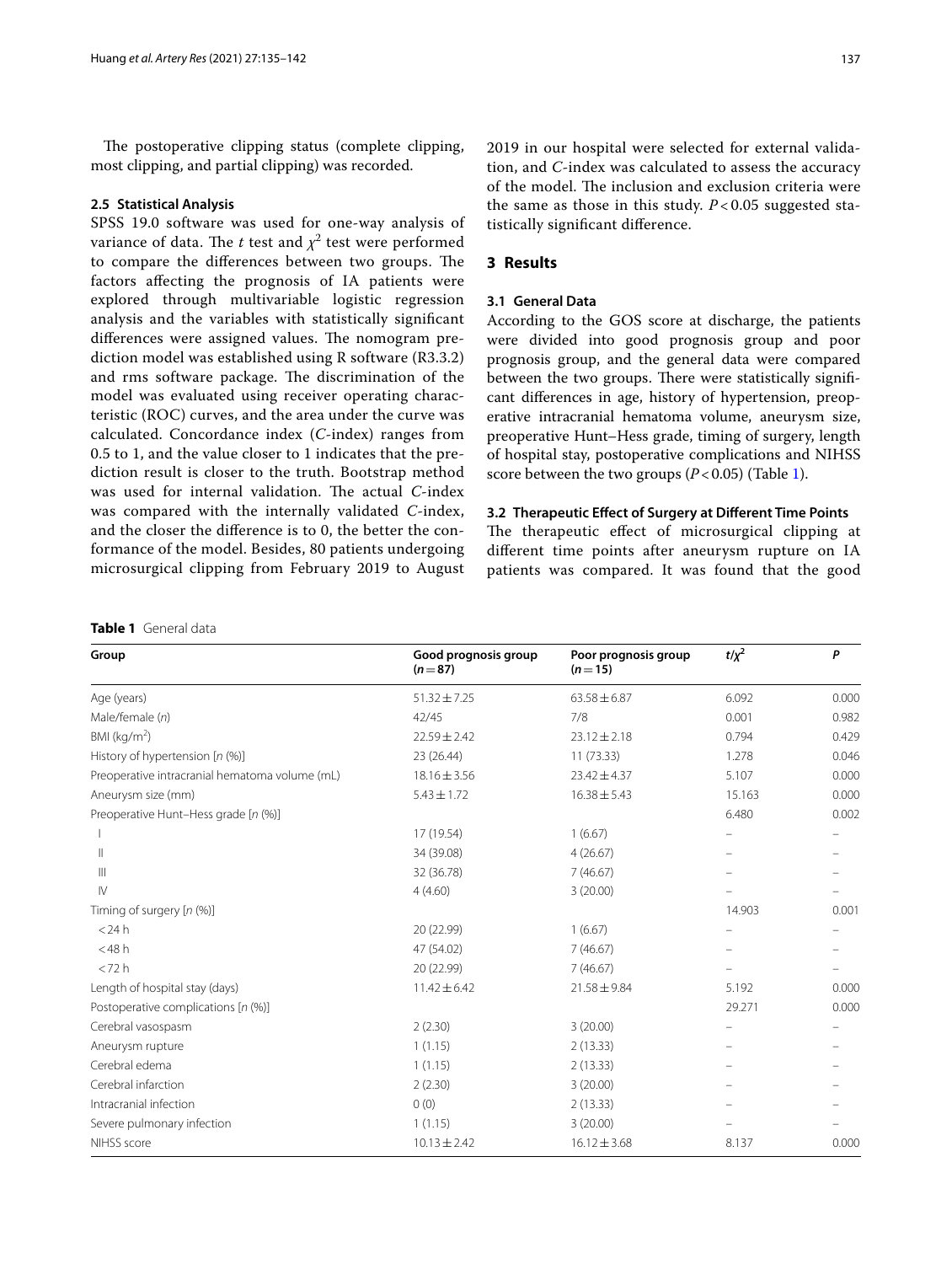recovery rate was signifcantly higher among patients undergoing surgery within 24 h (85.71%) than that among patients undergoing surgery within 48 h  $(74.07%)$  and 72 h  $(59.26%)$   $(P<0.05)$ . There were 87 cases with a good prognosis and 15 cases with a poor prognosis. Patients undergoing surgery within 24 h had a signifcantly higher good prognosis rate and a signifcantly lower poor prognosis rate than those undergoing surgery within 48 h and 72 h (*P* < 0.05) (Table [2\)](#page-3-0).

# **3.3 Status After Microsurgical Clipping at Diferent Time Points**

The aneurysm clipping status after microsurgical clipping at diferent time points was compared among patients. The results showed that the proportion of complete clipping was signifcantly higher among patients undergoing surgery within 24 h than that among patients undergoing surgery within 48 h and 72 h, showing statistically signifcant diferences (*P* < 0.05). Patients undergoing surgery within 24 h had signifcantly lower proportions of most clipping and partial clipping than those undergoing surgery within 48 h and 72 h, and there were statistically signifcant diferences (*P* < 0.05) (Table [3](#page-3-1)).

# **3.4 Postoperative Complications Among Patients with Diferent Hunt–Hess Grades**

The incidence rate of complications was significantly higher among patients in preoperative Hunt–Hess grade IV than that among patients in Hunt–Hess grade I–III, and the difference was statistically significant  $(P<0.05)$ (Table [4\)](#page-3-2).

# **3.5 Multivariable Logistic Regression Analysis Results of Prognostic Factors**

With the general data with statistically signifcant diferences in both groups as independent variables (Table [1](#page-2-0)), and the prognosis  $(0=$  good prognosis,  $1=$  poor prognosis) of patients as the dependent variable, the infuencing factors for the prognosis of IA patients were analyzed through logistic regression analysis. The results manifested that age, history of hypertension, preoperative intracranial hematoma volume, aneurysm size,

<span id="page-3-0"></span>**Table 2** Therapeutic effects of surgery at different time points

| Timing of surgery | $\mathsf{n}$ | Therapeutic effect $(n)$ |                 |                      |                     |       | Good rate (%) | Good                       | Poor                      |
|-------------------|--------------|--------------------------|-----------------|----------------------|---------------------|-------|---------------|----------------------------|---------------------------|
|                   |              | Good                     | Mild disability | Severe<br>disability | Vegetative<br>state | Death |               | prognosis [n<br>(%)]       | prognosis<br>[n (%)]      |
| $<$ 24 h          | 21           | 18                       |                 |                      |                     |       | 85.71         | 20 (95.23)                 | 1(4.76)                   |
| $<$ 48 h          | 54           | 40                       |                 | 4                    |                     |       | 74.07*        | 47 (87.04)*                | $7(12.96)^*$              |
| < 72 h            | 27           | 16                       | 4               |                      |                     |       | $59.26**$     | $20(74.07)$ * <sup>#</sup> | $7(25.93)$ * <sup>#</sup> |
| Total             | 102          | 74                       | 13              |                      | 4                   | 4     | 72.55         | 87 (85.29)                 | 15(14.71)                 |

\**P*<0.05 vs.<24 h; # *P*<0.05 vs.<48 h

<span id="page-3-1"></span>**Table 3** Status after microsurgical clipping at diferent time points

| Timing of surgery         | $<$ 24 h (n = 21) | $<$ 48 h (n = 54) | $<$ 72 h (n = 27) |        |       |
|---------------------------|-------------------|-------------------|-------------------|--------|-------|
| Complete clipping [n (%)] | 20 (95.24)        | 39 (72.22)        | 1(40.74)          | 17.128 | 0.000 |
| Most clipping $[n (%)]$   | (4.76)            | 12 (22.22)        | 10 (37.04)        | 8.4819 | 0.014 |
| Partial clipping [n (%)]  | (0)               | 3(5.56)           | 6(22.22)          | 10.199 | 0.006 |

<span id="page-3-2"></span>**Table 4** Postoperative complications among patients with diferent Hunt–Hess grades

| Complication               | Grade $(n=18)$ | Grade II $(n=38)$ | Grade III ( $n = 39$ ) | Grade IV $(n=7)$ | $\mathbf{x}^2$ |       |
|----------------------------|----------------|-------------------|------------------------|------------------|----------------|-------|
| Cerebral vasospasm         |                |                   |                        |                  | 23.437         | 0.000 |
| Aneurysm rupture           |                |                   |                        |                  | 17.825         | 0.000 |
| Cerebral edema             |                |                   |                        |                  | 17.825         | 0.000 |
| Cerebral infarction        |                |                   |                        |                  | 24.523         | 0.000 |
| Intracranial infection     |                |                   |                        |                  | 27.686         | 0.000 |
| Severe pulmonary infection |                |                   |                        |                  | 13.725         | 0.003 |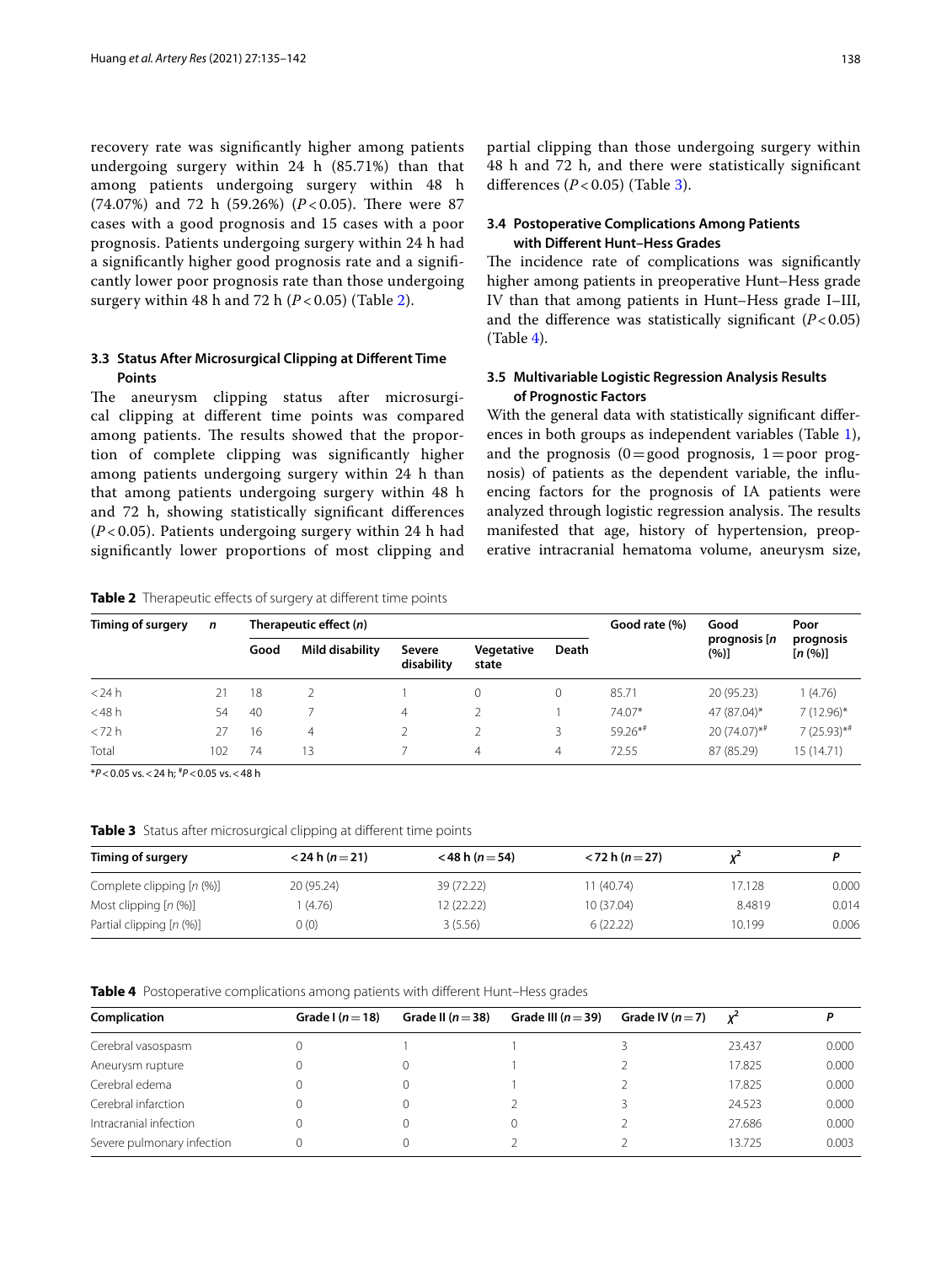| Item                                         | β     | <b>SE</b> | Wald $x^2$ | P     | OR (95%CI)          |
|----------------------------------------------|-------|-----------|------------|-------|---------------------|
| Age                                          | 1.845 | 1.214     | 4.689      | 0.012 | 1.398 (1.241–2.876) |
| History of hypertension                      | 1.218 | .342      | 5.398      | 0.001 | 2.325 (1.138-3.425) |
| Preoperative intracranial hematoma<br>volume | 1.352 | 1.217     | 3.285      | 0.002 | 2.469 (1.214-3.425) |
| Aneurysm size                                | 1.167 | 1.438     | 2.568      | 0.000 | 1.397 (1.261–4.125) |
| Preoperative Hunt-Hess grade                 | 1.043 | 0.872     | 2.194      | 0.002 | 1.983 (1.204-2.475) |
| Later surgery                                | 1.586 | 1.369     | 4.102      | 0.000 | 1.241 (1.068-3.105) |
| Postoperative complications                  | 1.460 | 0.942     | 3.619      | 0.001 | 1.402 (1.269-3.874) |
| NIHSS score                                  | 1.652 | 1.151     | 3.618      | 0.001 | 2.341 (1.145-3.628) |

<span id="page-4-0"></span>**Table 5** Multivariable logistic regression analysis results of prognostic factors

preoperative Hunt–Hess grade, later surgery, postoperative complications and NIHSS score were all independent risk factors for the poor prognosis of IA patients (Table [5](#page-4-0)).

**3.6 Establishment of Nomogram Prediction Model**

Variables afecting the prognosis of patients were assigned values (Table [6\)](#page-4-1), and the nomogram prediction model was established using R software. Age≥ 58 years old, presence of history of hypertension, preoperative intracranial hematoma volume  $\geq 20$  mL, aneurysm size  $\geq$  8 mm, preoperative Hunt–Hess grade IV, surgery performed within 72 h, presence of postoperative complications and NIHSS score  $> 13$  points were scored 20 points, 25 points, 27 points, 25 points, 24 points, 32 points and 25 points, respectively. The value corresponding to the total score (196 points) indicated the incidence rate of poor prognosis of patients (14.71%) predicted by the model (Fig. [1\)](#page-5-0).

# **3.7 Validation of Nomogram Prediction Model**

The discrimination of the model was detected to assess the conformance of the model. The actual *C*-index of the model was 0.815, the internally validated *C*-index was 0.809, and the externally validated *C*-index was

<span id="page-4-1"></span>

|  | Table 6 Variable assignment |
|--|-----------------------------|
|  |                             |

0.805. It can be seen that the diference between the actual *C*-index of the model and the internally validated *C*-index was 0.006, indicating good concordance and high accuracy (Fig. [2\)](#page-5-1).

# **4 Discussion**

As a common neurosurgery disease, IA seriously afects the lives of patients after rupture, with extremely high mortality and disability rates [\[9](#page-6-8)]. IA is commonly treated by clipping after craniotomy and endovascular embolization in clinical practice  $[10]$  $[10]$ . The treatment outcomes of clipping have been markedly improved using microscopes. Compared with microsurgical clipping, endovascular embolization is safer and less traumatic [\[11](#page-7-1)]. Additionally, endovascular embolization can be used to treat patients for whom surgical clipping is unsuitable. For instance, endovascular embolization is the frst choice for elderly patients, those with complicated IA or narrow necks, or those intolerable to surgery [\[12\]](#page-7-2). However, the coils for embolization are irregularly shaped, which may cause blood flow disorder, aggravate histological defects and lead to IA recurrence. In addition, placing coils may induce IA rupture hemorrhage [[13\]](#page-7-3). Moreover, microsurgical clipping has the advantages of high early clearance rate and low incidence rate of vasospasm.

| Variable                                  | Assignment                                                        |
|-------------------------------------------|-------------------------------------------------------------------|
| Age                                       | $<$ 58 Y = 0, $>$ 58 Y = 1                                        |
| History of hypertension                   | $No = 0.$ Yes $= 1$                                               |
| Preoperative intracranial hematoma volume | $<$ 20 mL = 0, $>$ 20 mL = 1                                      |
| Aneurysm size                             | $< 8$ mm $= 0. > 8$ mm $= 1$                                      |
| Preoperative Hunt-Hess grade              | Grade $I = 1$ , grade $II = 2$ , grade $III = 3$ , grade $IV = 4$ |
| Later surgery                             | Within 24 h = 1, within 48 h = 2, within 72 h = 3                 |
| Postoperative complications               | $No = 0.$ Yes $= 1$                                               |
| NIHSS score                               | $<$ 13 points = 0, $\geq$ 13 points = 1                           |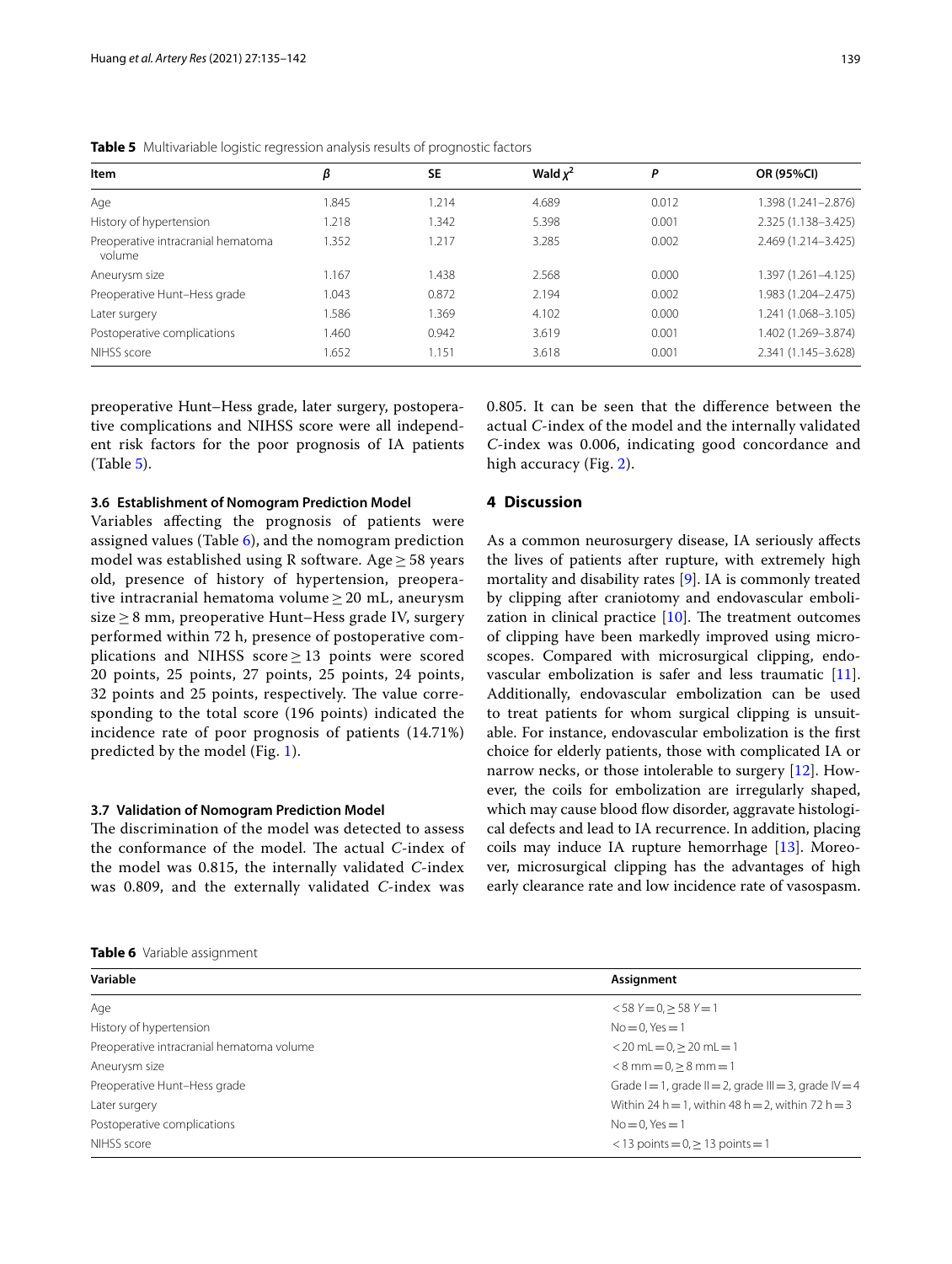

<span id="page-5-0"></span>

<span id="page-5-1"></span>Notably, microsurgical clipping is preferable for patients with anterior circulation aneurysms or failed history of endovascular embolization [\[14](#page-7-4)].

In recent years, microsurgical clipping has become the golden standard for the microsurgical treatment of IA, which can eliminate the aneurysm from the normal blood circulation in patients, ensuring the sufficient blood perfusion in brain tissues [\[15](#page-7-5)]. However, fatal complications may also be caused in IA patients during and after microsurgical clipping. As the most common and serious complications during microsurgical clipping, cerebral vasospasm and aneurysm rupture greatly disturb the operation process, prolong the duration of operation and even threaten the life of patients [ $16$ ]. Therefore, it is of great importance to analyze the complications during microsurgical clipping for IA, take targeted prevention measures and develop reasonable therapeutic regimens for reducing the disability and mortality rates of patients.

Early surgery refers to microsurgical clipping performed within 72 h after IA rupture [[17](#page-7-7)]. Currently, the timing of microsurgical clipping for IA has always been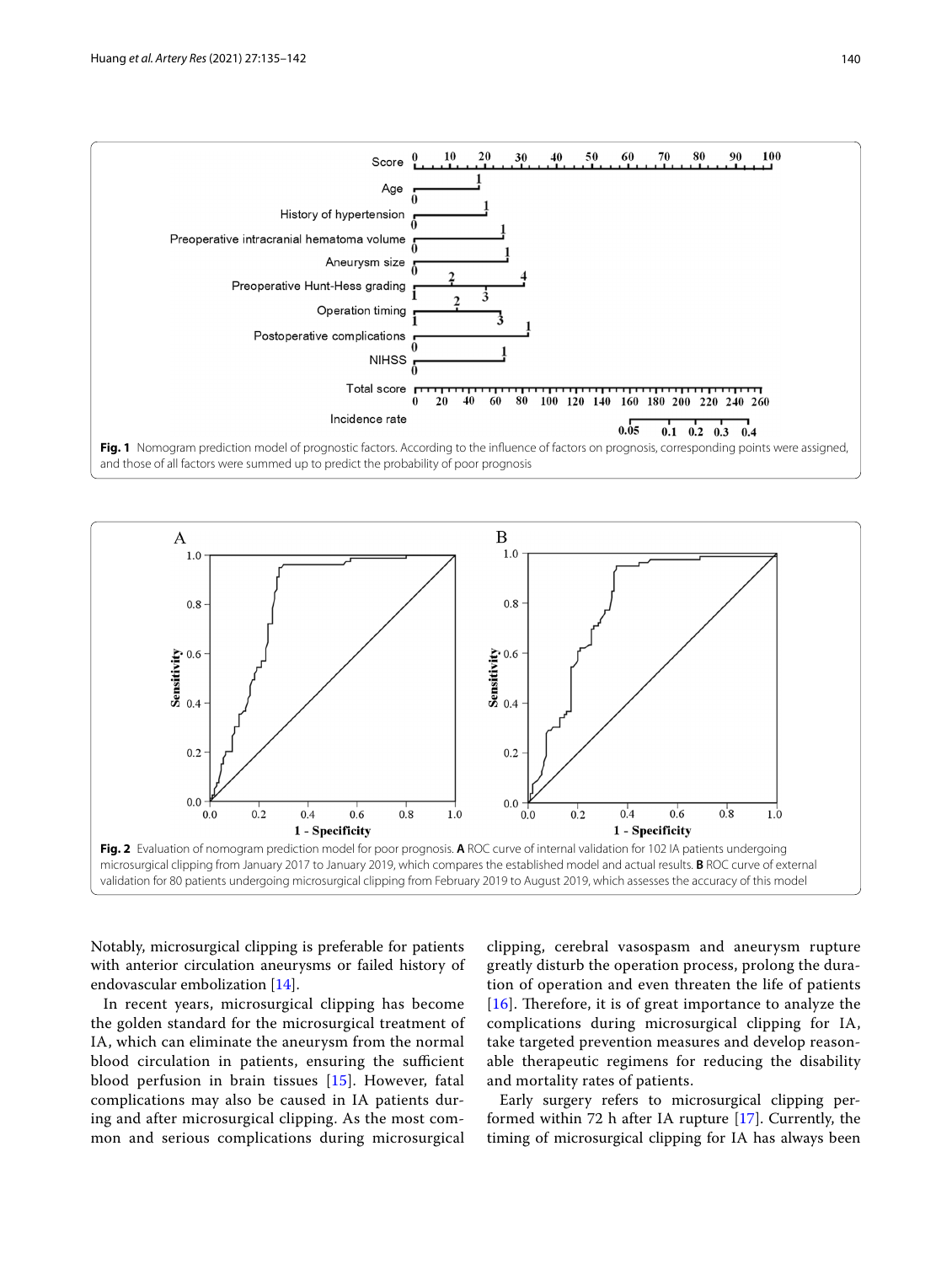controversial [[18\]](#page-7-8), but it has been confrmed that early surgery can avoid the worsening of conditions and prevent IA re-rupture and re-bleeding [\[19\]](#page-7-9). Early surgery can promptly remove blood clots or hematomas in the cistern, thereby efectively lowering the incidence rate of complications such as cerebral vasospasm. However, the risk of death and disability in patients may also be raised by early surgery [[20\]](#page-7-10). It has been reported that the mortality rate greatly declines in patients above preoperative Hunt–Hess grade IV after early surgery, suggesting that severely ill patients with IA should receive operation promptly after aneurysm rupture and bleeding [\[21](#page-7-11)]. In the present study, the efect of microsurgical clipping at different time points on IA was compared. The results manifested that patients undergoing surgery within 24 h after aneurysm rupture had a signifcantly higher good recovery rate and a good prognosis rate, and a signifcantly lower poor prognosis rate than those undergoing surgery within 48 h and 72 h. It has been found that the sooner the microsurgical clipping is performed after aneurysm rupture in IA patients, the higher the success rate of complete aneurysm clipping will be [\[22\]](#page-7-12). In this study, the success rate of complete aneurysm clipping was signifcantly higher among patients undergoing surgery within 24 h than that among patients undergoing surgery within 48 h and 72 h. It can be inferred that the sooner the microsurgical clipping is performed after aneurysm rupture, the better the efect on IA patients will be.

After microsurgical clipping, severe complications, such as aneurysm re-rupture, cerebral vasospasm, cerebral infarction, cerebral edema, pulmonary infection and intracranial infection, easily occur among IA patients [[23\]](#page-7-13). It can be seen that the preoperative Hunt–Hess grade of IA patients has a close correlation with the incidence of postoperative complications.

Many factors are involved in the prognosis of IA patients after microsurgical clipping. It has been confrmed that age, preoperative Hunt–Hess grade, aneurysm size, and presence or absence of complications are all independent risk factors for the prognosis of IA patients [[24\]](#page-7-14). In this study, age, history of hypertension, preoperative intracranial hematoma volume, aneurysm size, preoperative Hunt–Hess grade, later surgery, postoperative complications and NIHSS score were all independent risk factors for the poor prognosis of IA patients. Besides, the established model can efectively predict the risk factors for the death of patients, with high accuracy.

# **5 Conclusion**

In conclusion, timing (within 24 h after aneurysm rupture) microsurgical clipping benefts the prognosis of IA patients. Age, history of hypertension, preoperative

intracranial hematoma volume, aneurysm size, preoperative Hunt–Hess grade, later surgery, postoperative complications and NIHSS score are all independent risk factors for the poor prognosis of IA patients.

#### **Acknowledgements**

This study was not fnancially supported.

#### **Author contribution**

GH & XT designed this study and prepared this manuscript; YS, JL & ZX collected and analyzed clinical data. All authors approve the publication of this manuscript.

### **Funding**

This study was not fnancially supported.

#### **Data availability**

The data that support the fndings of this study are available from the corresponding author, X.T., upon reasonable request.

### **Declarations**

#### **Conflict of interest**

The authors declare they have no conficts of interest.

#### **Author details**

<sup>1</sup> Department of Graduate School, Tianjin Medical University, Tianjin 300350, China. <sup>2</sup> Department of Neurosurgery, Jiangmen Central Hospital, Jiangmen 529030, Guangdong Province, China.<sup>3</sup> Department of Neurosurgery, Tianjin Huanhu Hospital, Tianjin 300350, China.

Received: 3 March 2021 Accepted: 10 June 2021 Published online: 16 September 2021

#### **References**

- <span id="page-6-0"></span>1. Roloff C, Stucht D, Beuing O, Berg P. Comparison of intracranial aneurysm fow quantifcation techniques: standard PIV vs stereoscopic PIV vs tomographic PIV vs phase-contrast MRI vs CFD. J Neurointerv Surg. 2019;11:275–82.
- <span id="page-6-1"></span>2. Park JM, Kim BJ, Kwon SU, Hwang YH, Heo SH, Rha JH, et al. Intensive blood pressure control may not be safe in subacute ischemic stroke by intracranial atherosclerosis: a result of randomized trial. J Hypertens. 2018;36:1936–41.
- <span id="page-6-2"></span>3. Kataoka H, Nakagawa S, Takahashi JC, Takagi Y. Current status of problems with initial treatment for aneurysmal subarachnoid hemorrhage. Jpn J Neurosurg. 2019;28:542–51.
- <span id="page-6-3"></span>4. Burkhardt JK, Chua MH, Winkler EA, Rutledge WC, Lawton MT. Incidence, classifcation, and treatment of angiographically occult intracranial aneurysms found during microsurgical aneurysm clipping of known aneurysms. J Neurosurg. 2019;132:434–41.
- <span id="page-6-4"></span>5. Kosty JA, Andaluz NO, Gozal YM, Krueger BM, Scoville J, Zuccarello M. Microsurgical treatment for unruptured intracranial aneurysms: a modern single surgeon series. Br J Neurosurg. 2019;33:322–7.
- <span id="page-6-5"></span>6. Jiang S, Xie X. Early interventional embolization in the treatment of cerebral aneurysm rupture. Pak J Med Sci. 2018;34:1463–7.
- <span id="page-6-6"></span>7. Marbacher S, Spiessberger A, Diepers M, Remonda L, Fandino J. Early intracranial aneurysm recurrence after microsurgical clip ligation: case report and review of the literature. J Neurol Surg Rep. 2018;79:e93–7.
- <span id="page-6-7"></span>8. Huh CW, Lee JI, Choi CH, Lee TH, Choi JY, Ko JK. Endosaccular treatment of very large and giant intracranial aneurysms with parent artery preservation: single center experience with long term follow-up. J Korean Neurosurg Soc. 2018;61:450–7.
- <span id="page-6-8"></span>9. Zhang X, Zuo Q, Tang H, Xue G, Yang P, Zhao R, et al. Stent assisted coiling versus non-stent assisted coiling for the management of ruptured intracranial aneurysms: a meta-analysis and systematic review. J Neurointerv Surg. 2019;11:489–96.